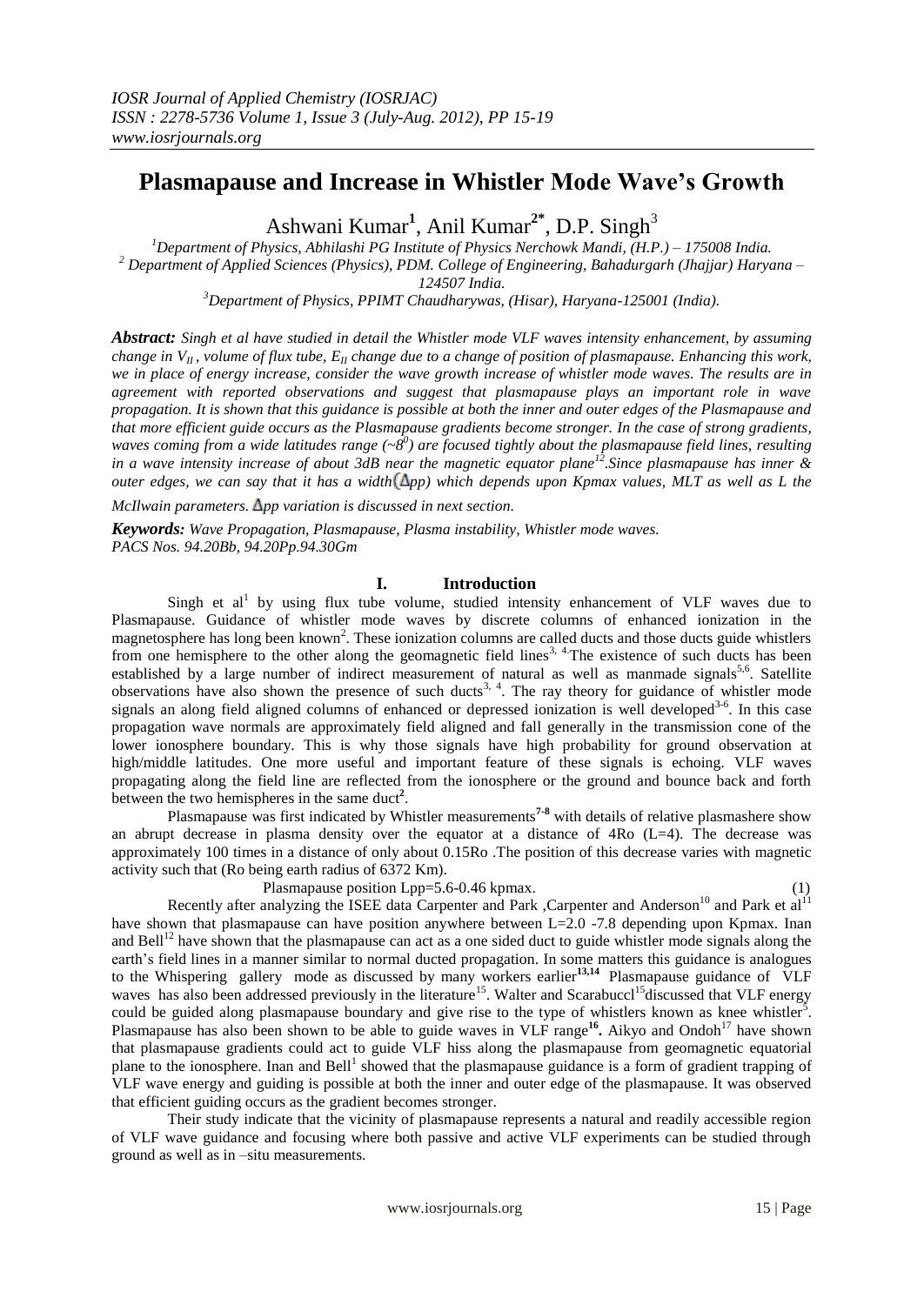During wave particle interactions taking place in the plasmasphere/magnetosphere wave growth/energy/diffusion of energetic electrons takes place. In this case either the waves are amplified or absorbed .In this case either the waves are amplified or absorbed .In this paper we study behavior of plasmapause as a source of VLF wave growth of interaction between waves of 3, 4, 5KHz at different L- shells.

### **II. Method Of Calculation And Ionospheric Model**

Though plasmapause can have location anywhere between  $L=2$  and  $L=7.8$  (L is McIlwain parameter) we study plasmapause amplification at L=3 to L=6 (corresponding to geomagnetic latitude $\Lambda$  between 55°-62° as intense VLF events with good occurrence rates are observed mostly within this latitude range. The general resonant condition between electrons and whistler mode is given by [13-19]

$$
r^{2} - 1 = (f_{He}/f_{pe})^{2} (f_{he}/f)(1 + f_{hp}/f)
$$
 (2)

where  $f_{He}$ =electrons gyrofrequency

$$
873.6/L^3 (KHz)
$$
 (3)

 $f_{pe}$  Electron Plasma frequency(kHz)

$$
= \sqrt{80.63} \text{N (electron/cc)} \tag{4}
$$

F=interacting frequency in KHz  $f_{\text{Hp}}$ = proton's gyrofrequency

$$
=0.478/L^{3} (KHz)
$$
 (5)

The cyclotron mode resonance condition is

$$
=2\pi(\mathbf{f}\boldsymbol{\mu}-\boldsymbol{f})\tag{6}
$$

$$
KC=2\pi f.\mu\tag{7}
$$

So, 
$$
V_{II}/C = f_{H} - f/f \cdot \mu
$$
 (8)

Where  $\mu$  is refractive index expressed as

$$
\mu^2 = f_p^2 / f \left( f_{\text{He}} - f \right) \tag{9}
$$

where  $\omega$  is wave frequency,  $K_{II}$  is the parallel component of propagation vector  $V_{II}$ , the parallel resonant velocity, n is the order of cyclotron mode,  $\Omega_{He}$ , electron gyrofrequency and Υ is the relativistic factor Y is calculated after using the expression given by Tsurutani et al<sup>19</sup>[see eqn. 2] Under resonant conditions, energy exchange can occur between the wave and electrons and energetic electrons are constraint to diffuse along resonant diffusion surfaces which are described by

$$
V = V \sin \alpha \tag{10}
$$

$$
V^2 + (V_{II} - V_{ph})^2 = 2E^* / m \tag{11}
$$

Where V is the electron velocity perpendicular to the field line, Vph is the phase velocity( $=c/\mu$  where c is the velocity of light and  $\mu$  is the refractive index of the medium expressed in the equation 9 and E\* is the scaling energy which is conserved during the interaction m is the mass of electron. The parallel resonant energy of the electron is computed from the following expression.

$$
E_{II} = 511(Y-1)keV
$$
 (12)

Or

$$
E_{II} (Kev) = 250 (V_{II}/c)^{2}
$$
 (13)

Wave growth Y is computed using following expression of kennel & Petschek<sup>21, 22</sup> Energy reduction of an electron from high pitch angle can be express as  $2^{20}$ 

$$
(\alpha = 90^{\circ})/E (\alpha = 0^{\circ}) = (1 + E_m/E^*)^2
$$
\n(14)

The expression clearly shows that for good wave amplification it is necessary that  $E_m>E^*E^*$  is obtained when  $V_{II} \rightarrow 0$  in equation (11).Thus E<sup>\*</sup> and Em (the magnetic energy per particle) are computed from following formula $^{20, 21}$ .

$$
E^* = \frac{m}{2} \left[ V_{II}^2 \text{Tan}^2 \alpha_0 + (c/\mu)^2 \right] \tag{15}
$$

$$
\mathbf{E}_{\mathbf{m}} = \mathbf{B}^2 / 2 \ \boldsymbol{\mu}_o \mathbf{N} \tag{16}
$$

www.iosrjournals.org 16 | Page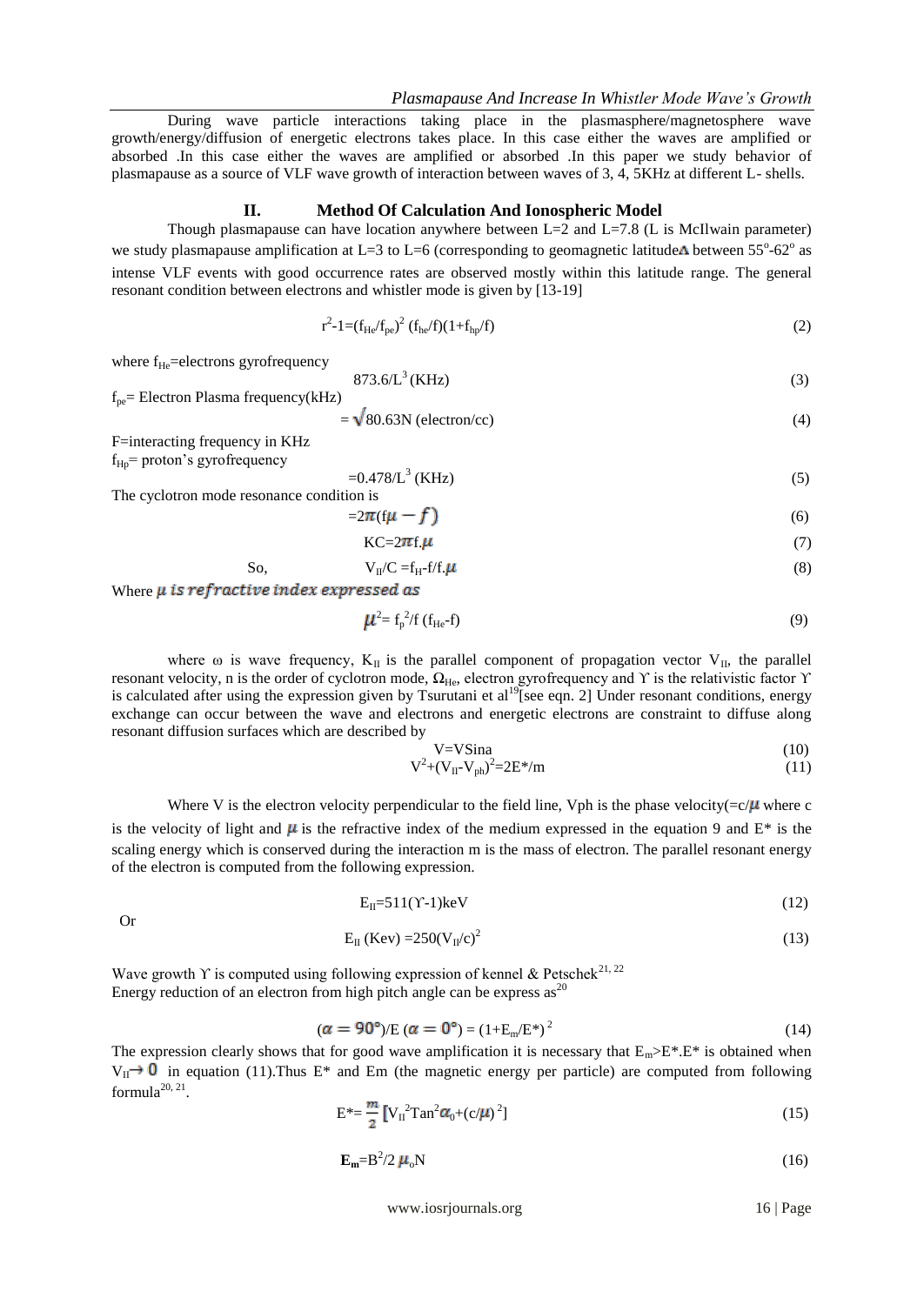Here B is geomagnetic field strength (in Tesla),  $\mu_0$  permeability of free space (=4 $\pi$ . 10<sup>-7</sup>unit) and N is electron number density in per cubic meter.

The electron density values used in this study are taken from diffusive equilibrium ionospheric model given recently by Carpenter and Anderson<sup>10</sup>, after analyzing ISEEE data. Table 1 depicts variation of electron density with L parameter. Interacting wave frequency values are 3, 4, 5 kHz in our case. Wave growth  $\gamma$  is computed using following expressions of Kennels & Petschek<sup>21</sup>.

$$
\gamma = 2\pi^2 \eta \cdot A \cdot f_{\text{He}} \tag{17}
$$

Where  $\eta$ = no. of hot electron/cold electrons

$$
= N \left( \text{hot} \right) / N \left( \text{Cold} \right) \tag{18}
$$

 $A =$  pitch angle anisotropy

,

$$
=1/2 \ln(\csc \alpha_0) \tag{19}
$$

Where  $\alpha_0$ =Half loss cone pitch angle

The gain in wave intensity can be computed  $22$  using the expression

$$
Gain (dB) = 10 \log e^{G}
$$
\n(20)

Where 
$$
G=2.\gamma
$$
.L.Re/V<sub>g</sub> (21)

Here  $R_e$  is the radius of earth (6379km) and

Vg is the group velocity given by

$$
Vg=2.c (f_{He}/f_{pe}) (f/f_{He})^{1/2} (1-f/fHe)^{3/2}
$$
\n(22)

 $\alpha_0$  values do not depends upon frequency. For a mirror height of 100-140 km its values do not change significantly and are 11.63<sup>°</sup>, 8.62<sup>°</sup>, 5.5, and 4.58<sup>°</sup>, 3.87<sup>°</sup> at L=2.5, 3.0, 4.0, 4.5 respectively<sup>23</sup>.

# **III. TABLES**

Table 1: Variation of electron density in elect./cm<sup>3</sup> with L as well as Lp (Plasmapause position) used in the study.

|     | N(No)<br>plasmapause) | N(plasmapause) |
|-----|-----------------------|----------------|
| 2.5 | 1500                  | 150            |
|     | 900                   | 90             |
|     | 500                   | 50             |
| 4.5 | 300                   | 30             |
|     | 200                   | 20             |

Table 2: Values of  $E_{II}$ ,  $E_{m}$ , E\*(all in keV) for 3kHz.Bracketted values refers to plasmapause position.

| L   | ${\bf E}_{\rm ll}$ | $E_m$   | $E^*$   |
|-----|--------------------|---------|---------|
| 2.5 | 4.23               | 6.69    | 0.56    |
|     | (24.23)            | (23.60) | (19.06) |
| 3   | 3.91               | 3.74    | 0.37    |
|     | (21.42)            | (20.59) | (17.23) |
| 4   | 2.56               | 1.19    | 0.22    |
|     | (15.02)            | (13.41) | (10.61) |
| 4.5 | 2.42               | 0.98    | 0.13    |
|     | (13.65)            | (11.92) | (9.18)  |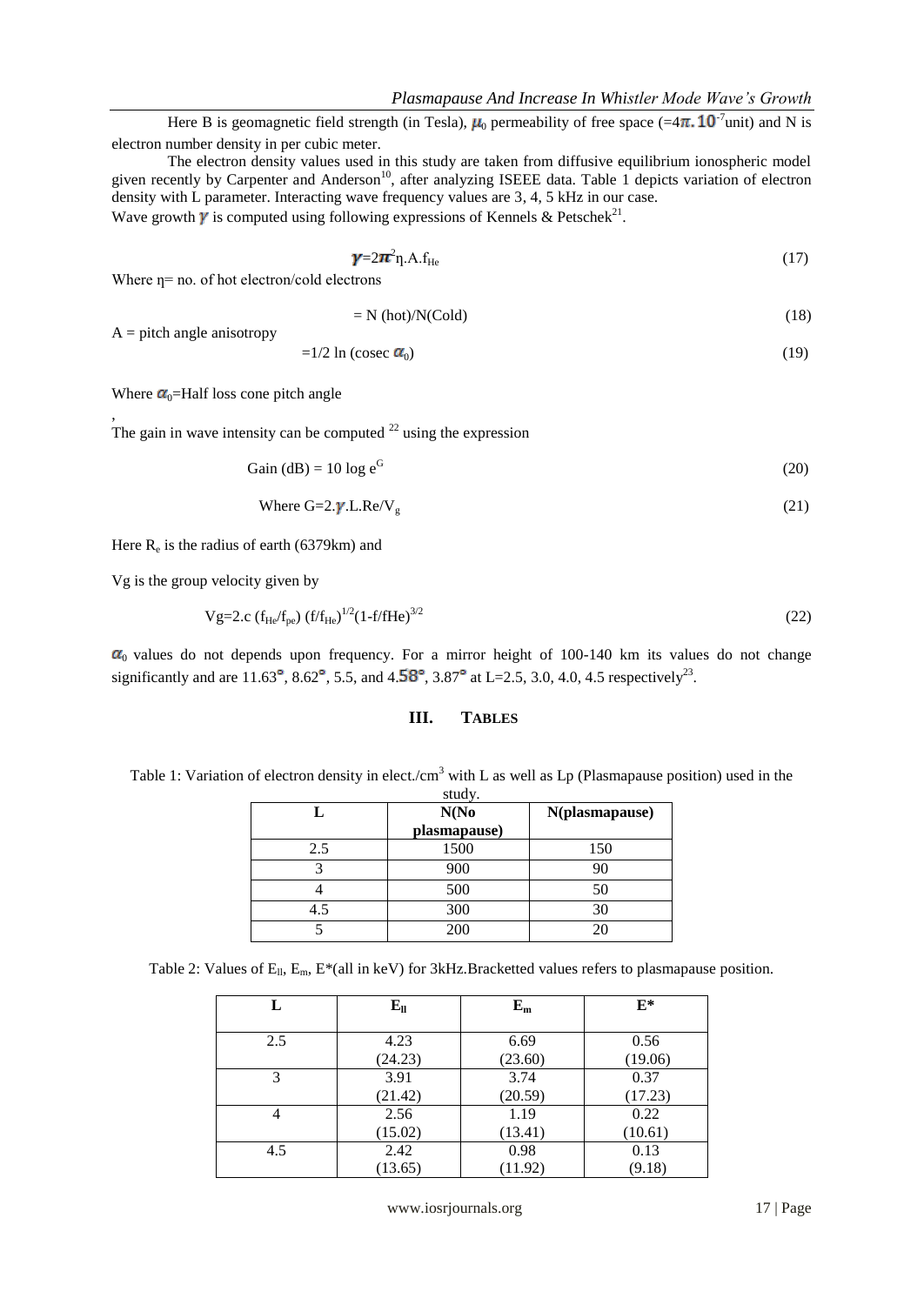*Plasmapause And Increase In Whistler Mode Wave's Growth*

|  | $30^{\circ}$<br>ر د ک | n 70<br>v. 70                  | $\sim$<br>J.U. |  |
|--|-----------------------|--------------------------------|----------------|--|
|  | 11.69                 | $\sim$ $\sim$ $\sim$<br>10.341 | (8.02)         |  |

Table 3: Value of  $E_{II}$ ,  $E_{m}$ ,  $E^{*}(Kev)$  at different frequencies for L = 4 values corresponding to plasmapause position.

| f(KHz) | ${\bf E}_{\bf II}$ | ${\bf E_m}$ | $E^*$  |
|--------|--------------------|-------------|--------|
|        | 2.56               | 1.98        | 0.28   |
|        |                    | (14.97)     | (2.94) |
|        | (49.21)            |             |        |
|        | 1.43               | 1.98        | 0.26   |
|        | (35.42)            | (14.97)     | (3.12) |
|        | 0.83               | 1.98        | 0.23   |
|        | (24.94)            | (14.97)     | (3.64) |

|     | No pp | pp   |
|-----|-------|------|
| 2.5 | 75.54 | 7.54 |
| 3.0 | 73.23 | 7.32 |
|     | 69.02 | 6.90 |
| 4.5 | 66.86 | 6.68 |
|     | 65.34 | 6.53 |

Table 4: Gain (dB) for 3 KHz at L=2.5, 3, 4, 4.5, 5

Table 5:- Gain (dB) for different frequencies at L=4

| f in KHz | pp    | $No$ (pp) |
|----------|-------|-----------|
|          | 69.02 | 6.90      |
|          | 68.63 | 6.86      |
|          | 68.39 | 6.83      |

#### **IV. CONCLUSION**

We calculate  $V_{II} E^*$ ,  $E_m$  etc. at a given L position. Then this position is considered to be plasmapause position. Since in case of a plasmapause position, electron densities suddenly decrease/drops, we further compute above discussed parameters for reduced number density. We drop the cold plasma density by a factor of 10. Carpenter and Anderson<sup>10</sup> have shown that plasmapause electrons density can vary between  $10\%$ -50% of quiet time values. In all cases we find that Em>E\* a favorable condition for adequate wave amplification through cyclotron mode resonance. Table 2 shows  $E_{ll}$ <sup>\*</sup> and  $E_m$  values at different L for 3 KHz frequency. These parameters go on decreasing with increase in L. Values of these parameters are higher when a location is a plasmapause position than at non plasmapause position. Table 3 shows values at L=4 for all wave frequencies. It is evident from the table that  $E_{ll}$ ,  $E^*$  decrease with increase in frequency (f) and we get higher values for L=L<sub>pp</sub> in comparison to normally found ones and satisfying the condition of wave amplitude.

Inan and Bell<sup>12</sup> have shown that due to plasmapause guiding, wave intensity is increased by 3dB.we have adopted the formulation of Throne and Horne  $10$  and their energy transfer ratio, eq.(4), is quite a high value<sup>20</sup> because they take high pitch angle to be  $\%0^{\circ}$  whereas Inan<sup>24</sup> has shown that electron releases maximum energy at  $\alpha$ =60-65<sup>°</sup> and minimum pitch angle should have been  $\alpha$ (min.)- $\alpha$ <sub>0</sub> where  $\alpha$ <sub>0</sub> is angle of loss cone (Ref.24-26).Such considerations may bring down the value of 6dB to 3dB easily.

Denby et al<sup>27</sup> analyzed the Ariel  $\frac{3}{4}$  satellite observations of the GBR (16KHz) and NAA (17.8KHz) transmitters above the ionosphere in the conjugate hemisphere. They found that a plasmapause guide both GBR and NAA signals and guiding efficiency depends upon the location of plasmapause position. For 16 kHz signals, the efficiency of guiding falls for Lpp>3.0 and guiding effect ceased at Lpp>3.5.It is clear from above that for plasmapause guiding Lpp is beneficial when  $f \leq f_H/2$  and as  $f_H$  increases, efficiency at given Lpp decreases i.e. focusing and power gain will go on decreasing if frequency is increased and gain will be more if Lpp is less.

It is to be emphasized here that in our case energy gain of 3dB (average) for VLF waves propagating through plasmapause are due to energy transfer by energetic electrons to the waves, whereas in Inan and Bell<sup>12</sup>, energy gain is due to focusing. Under plasmapause condition (or actually disturbed conditions), the parallel resonant energy in Table 1 and 2 are larger at every value, than the values under normal conditions. Recroft<sup>28</sup> have shown